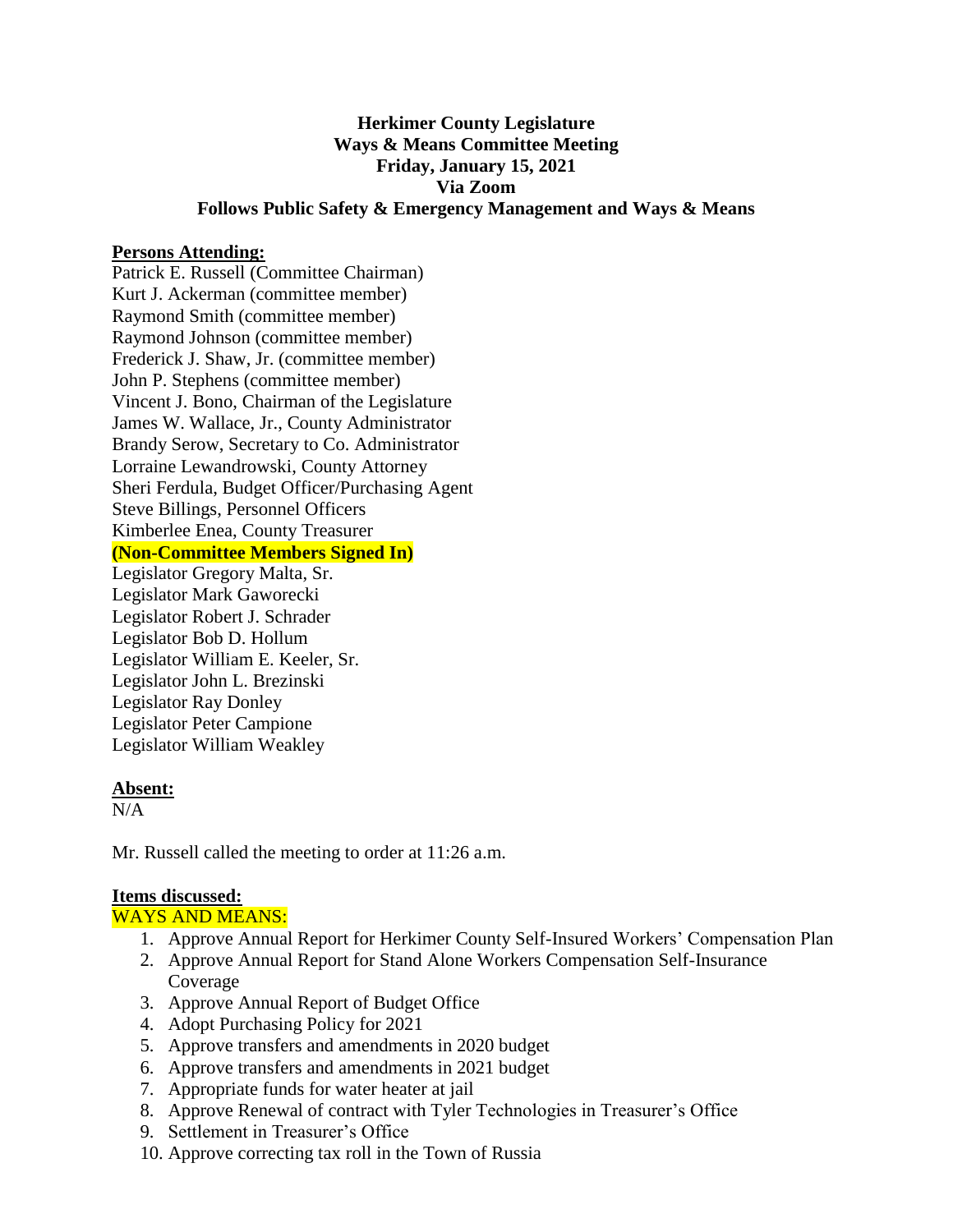- 11. Amend part-time Salary Schedule to create position for vaccine/testing
- 12. Approve appointments to the Ethics Board
- 13. CSEA grievance settlement
- 14. Other

# **Committee Vote Record:**

### WAYS & MEANS:

Mr. Russell: "Number one is to approve the Annual Report for Herkimer County Self-Insured Workers' Compensation Plan. Anything new on that Steve that we should know?"

Steve Billings: "No, this is just the usual report. This is the plan that is in runoff. Forty-three claims left. We have whittled that down over the years from when I took over back in 2007. We had over one hundred and fifty claims. We are down to forty something. We are kind of where we are with it. These are claims that are not really right for buyout and they will serve their time out. Really nothing to report there."

Mr. Russell: "I need a motion to approve."

Item #1 - On motion of Mr. Johnson, seconded by Mr. Bono, Item #1 was voted on, approved and moved for Resolution. Unanimous.

Mr. Russell: "Approve Annual Report for Stand Alone Workers Compensation Self-Insurance Coverage."

Item #2 – On motion of Mr. Shaw, seconded by Mr. Bono, Item #2 was voted on, approved and moved for Resolution. Unanimous.

Mr. Russell: "Number three approve Annual Report of Budget Office."

Item #3 - On motion of Mr. Stephens, seconded by Mr. Shaw, Item #3 was voted on, approved and moved for Resolution. Unanimous.

Mr. Russell: "Number four is to adopt Purchasing Policy for 2021."

Item #4 - On motion of Mr. Bono, seconded by Mr. Shaw, Item #4 was voted on, approved and moved for Resolution. Unanimous.

Mr. Russell: "Approve transfers and amendments in 2020 budget."

Jim Wallace: "Pat, I'm sorry but do you mind if Sheri explains the last with the sales tax because I think some of us can get confused on that?"

Mr. Russell: "Okay."

Sheri Ferdula: "The last part of the letter is a budget amendment. When we budget for the jail quarter percent sales tax we budgeted it for 1.75%. The second account is our interfund transfer account so any time money goes from the general fund to another fund, in this case it goes to debt service because that is what it is earmarked for we also have to budget it in interfund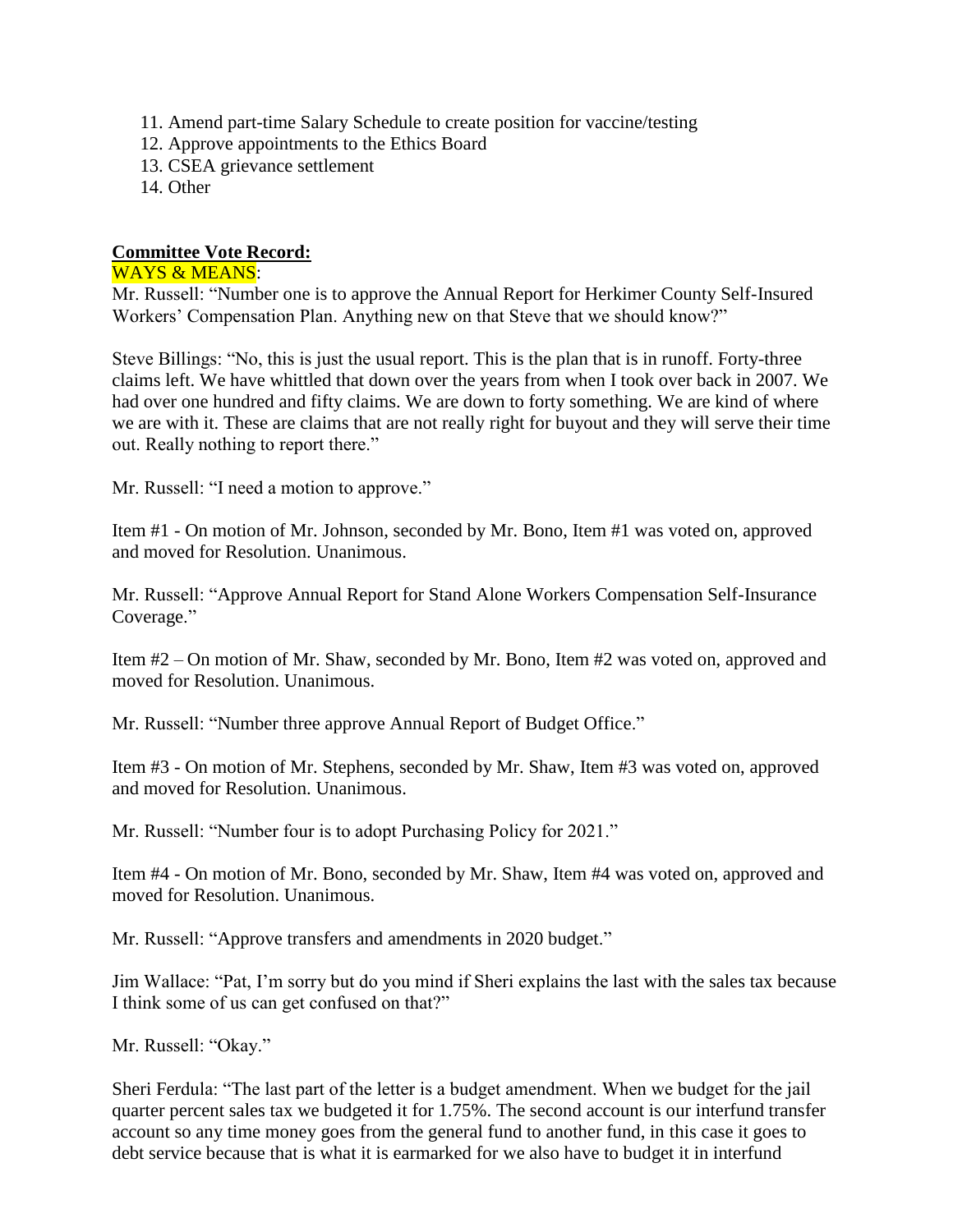transfer. We ended up getting more money because of our sales tax revenue for the jail sales tax so I just need to increase the budget in the interfund transfer and the sales tax account for that money that money going through. Does that make sense?"

Mr. Russell: "Okay, good to know."

Jim Wallace: "Thank you Sheri."

Item #5 - On motion of Mr. Bono, seconded by Mr. Ackerman, Item #5 was voted on, approved and moved for Resolution. Unanimous.

Mr. Russell: "Approve transfers and amendments in 2021 budget. Is there anything in there that needs to be discussed?"

Jim Wallace: "I think its fine but any questions we will answer."

Item #6 - On motion of Mr. Johnson, seconded by Mr. Smith, Item #6 was voted on, approved and moved for Resolution. Unanimous.

Mr. Russell: "Appropriate funds for water heater at jail."

Item #7 - On motion of Mr. Smith, seconded by Mr. Johnson, Item #7 was voted on, approved and moved for Resolution. Unanimous.

Mr. Russell: "Number eight is to approve the renewal of a contract with Tyler Technologies in Treasurer's Office. Kim, do you want to speak to this at all?"

Kim Enea: "Sure. This is just the annual invoice that we get every year from them. Lately there has been a 5% increase every year for the software and maintenance updates but we have to have it."

Mr. Stephens: "Mr. Chairman, is this something that can be shopped out or is this a professional service that really nobody else does?"

Kim Enea: "Right now I don't think there is anyone else that supports the current computer system that we have."

Jim Wallace: "No John, and they are getting to the point where they are going to probably dump this system pretty soon. We are fortunate that they have been carrying us the last couple of years."

Kim Enea: "And I think we are only one of four entities country wide that still use this. I don't think they are going to support us much longer."

Mr. Stephens: "We are going to have to start thinking down the road in getting a new system."

Jim Wallace: "We have been talking about that yes. That's why I wanted to bring that point up."

Mr. Stephens: "Okay. Thank you."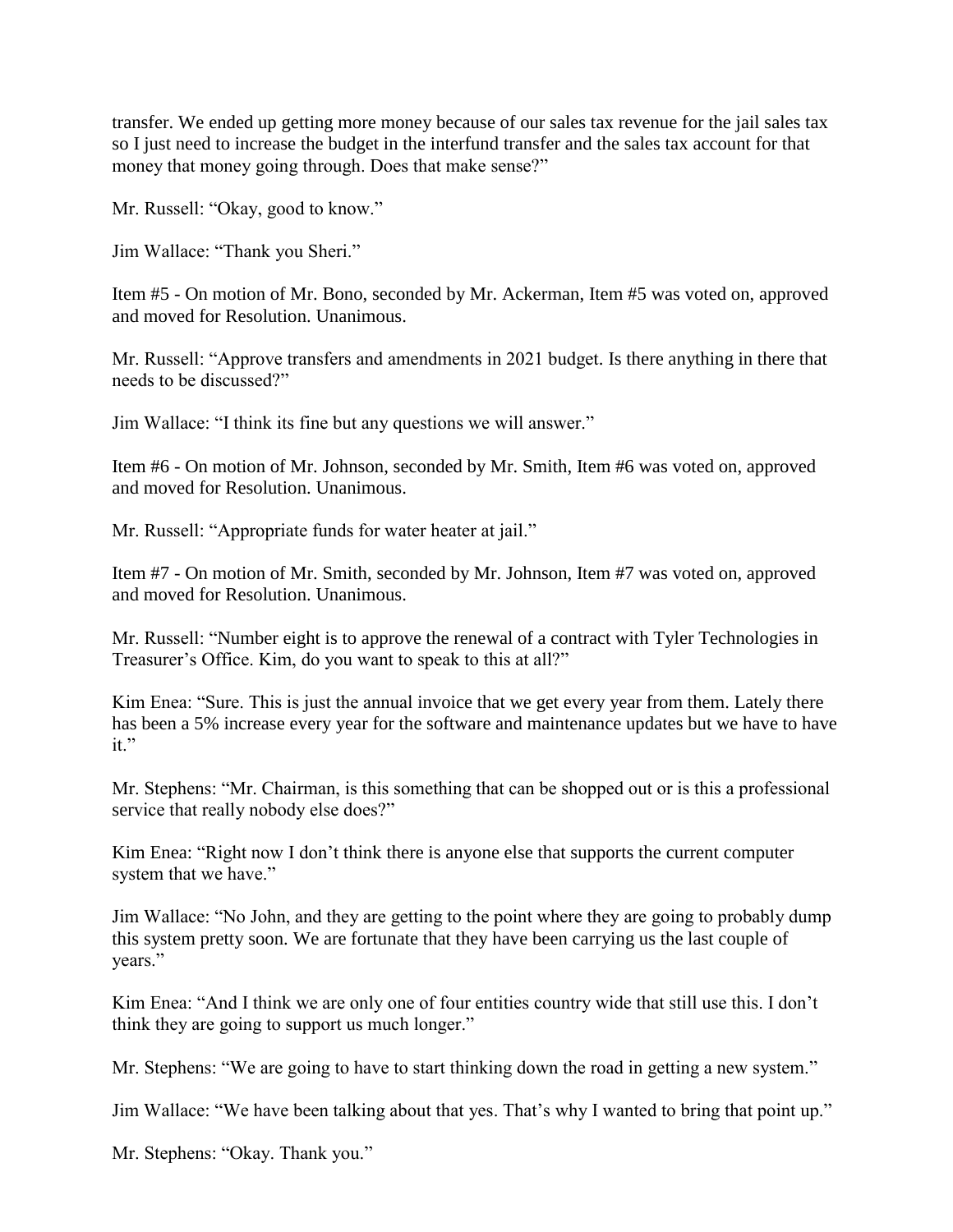Item #8 - On motion of Mr. Shaw, seconded by Mr. Smith, Item #8 was voted on, approved and moved for Resolution. Unanimous.

Mr. Russell: "Number nine settlement in Treasurer's Office."

Kim Enea: "This was based on a law firm, Selbach Law Firm, whose primary function is to go find counties who erroneously sent out tax enforcement letters to those people in bankruptcy and unfortunately due to short staffing in our office from COVID-19 two notices were mailed in error and that is on us. We were able to negotiate a lower settlement than what the attorney's office was looking for so in order to limit our exposure it's my recommendation to pay what they are asking of the \$2,775 and just be done with it. Lorraine, please correct me if I am wrong."

Lorraine Lewandrowski: "When somebody declares bankruptcy, that puts what they call an automatic stay, a notice is any creditor with them, the County is considered a creditor, this debtor was on the list of taxes owed and then a notice was sent to them. Attorney Selbach makes his living looking for creditors who have mailed debt notices in error."

Jim Wallace: "And Kim and Lorraine, correct me if I am wrong, you have taken steps where this won't happen in the future, correct?"

Both stated yes.

Item #9 - On motion of Mr. Shaw, seconded by Mr. Stephens, Item #9 was voted on, approved and moved for Resolution. Unanimous.

Mr. Russell: "Number ten approve correcting tax roll in the Town of Russia. Who is on this one?"

Jim Wallace: "I will take it Pat. We billed in error, a re-levy error on the Town and County tax bill. It was just a couple bucks over the \$2,500, an extra \$21 so we have to bring it to the Legislature."

Mr. Russell: "I need a motion."

Item #10 - On motion of Mr. Johnson, seconded by Mr. Stephens, Item #10 was voted on, approved and moved for Resolution. Unanimous.

Mr. Russell: "Number eleven amend part-time Salary Schedule to create position for vaccine and testing. Do you want to take this one?"

Jim Wallace: "I will take it and Steve jump in. I came to Pat and Steve and Christina with a possibility that we are going to have concerns going forward with testing help and giving the vaccines which we hope will increase as we go forward here. To create one salary in the part time schedule for \$26 and change. Steve and Christina worked on what the person would need. This hopefully will open it up if we need more help we can get more help and again it's just something I thought that might help us and Christina has the money in her COVID to pay for this. We thought it was a good thing moving forward so we don't get caught short if and when we do get expansion of the vaccines."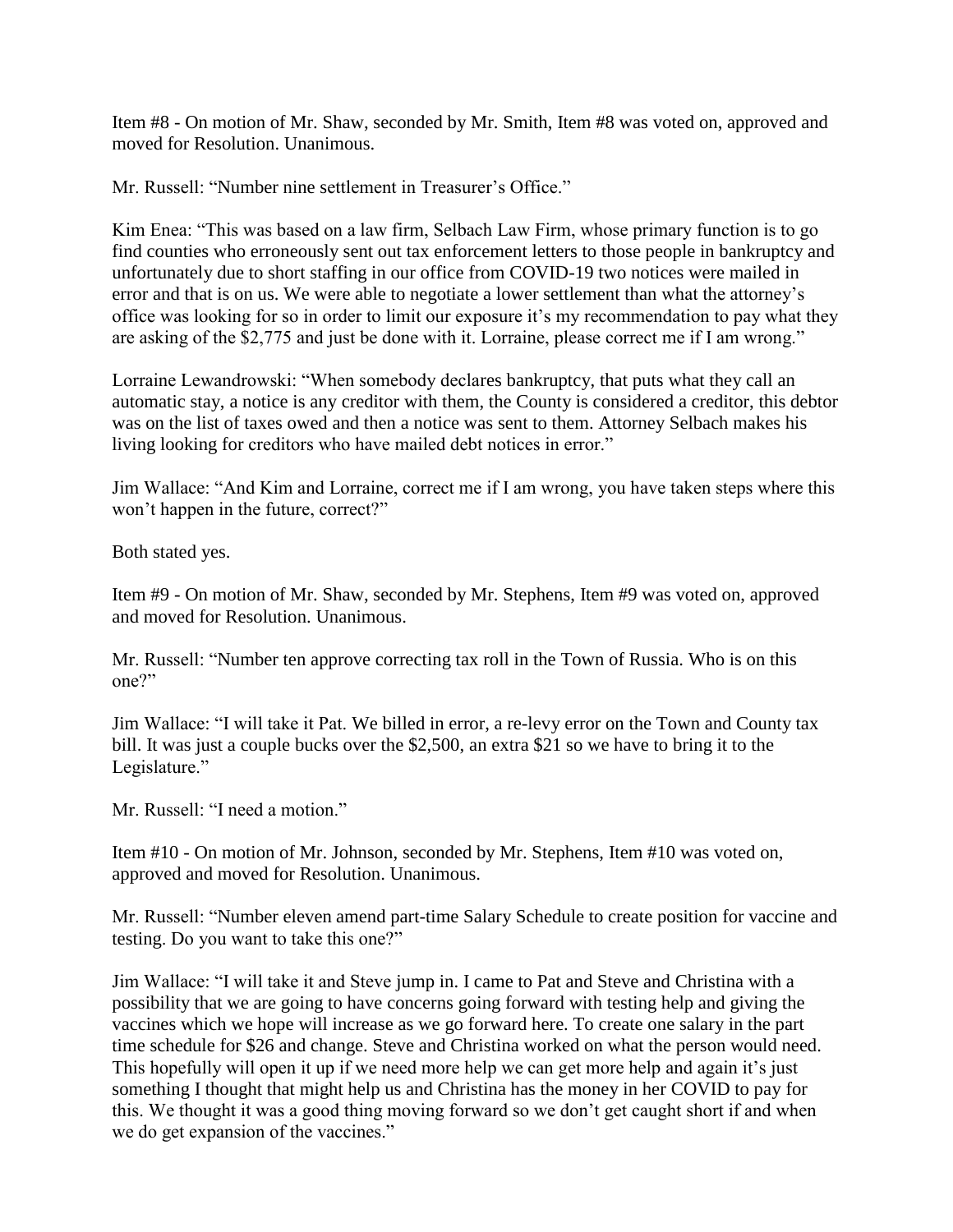Item #11 - On motion of Mr. Shaw, seconded by Mr. Johnson, Item #11 was voted on, approved and moved for Resolution. Unanimous.

Mr. Russell: "Number twelve approve appointments to the Ethics Board. Those are…"

Jim Wallace: "Your choice, Jim's choice and John's choice."

Mr. Russell: "Okay. That's how it goes?"

Jim Wallace: "Yes. I have Mike Edwards, Mr. Risley and I don't have Johns in front of me, I apologize."

Mr. Russell: "John Brezinski's?"

Jim Wallace: "Yes."

Mr. Russell: "All right, well I don't think they have even been used in twenty years or so."

Jim Wallace: "But we need to move forward because counties are getting written up by the comptroller."

Mr. Russell: "Oh, okay."

Jim Wallace: "We had eight or nine in ten or fifteen cites in the last audits of his two weeks ago."

Mr. Russell: "Oh. Wow. Is there a motion?"

Jim Wallace: "Mr. Chairman, Gregory Warchal for Mr. Brezinski."

Mr. Russell: "Okay. Anymore discussion?"

Item #12 - On motion of Mr. Bono, seconded by Mr. Russell, Item #12 was voted on, approved and moved for Resolution. Unanimous.

Mr. Russell: "Now the CSEA grievance settlement. That's something that needs to be in executive session?"

Jim Wallace: "If there is any discussion, Mr. Russell, we should go into executive session."

Item #13 - On motion of Mr. Stephens, seconded by Mr. Shaw, the Ways & Means Committee went into Executive Session at 11:39 a.m., under Public Officer's Law, Section 105 (d). On motion of Mr. Johnson, seconded by Mr. Shaw the committee voted to authorize the Chairman to enter into a Stipulation of Settlement with CSEA, Local 1000. Yes: Russell, Smith, Johnson, Shaw, Stephens, Bono (6). No: Ackerman (1). On motion of Mr. Stephens, seconded by Mr. Ackerman the Committee came out of Executive Session at 11:58 a.m.

Mr. Russell: "Is there any other for Ways and Means?"